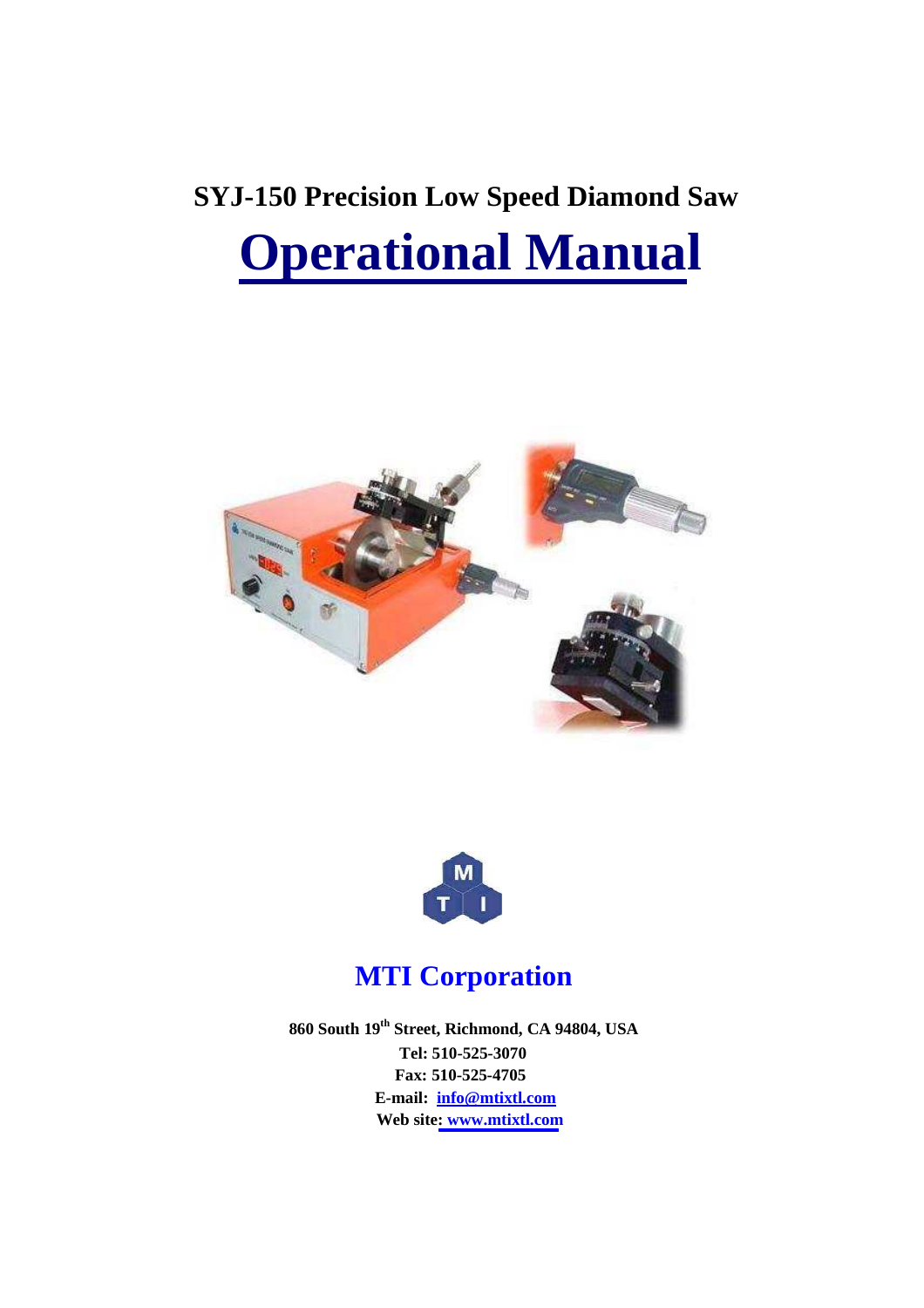### **Contents**

|    | 1. Introduction                  |                                        | P.3            |
|----|----------------------------------|----------------------------------------|----------------|
|    | 2. Structure overview            |                                        | P <sub>3</sub> |
|    | 3. Main Technical Specifications | ----------------------------------     | P <sub>3</sub> |
| 4. | <b>Installation</b>              |                                        | P.4            |
| 5. | <b>Operation</b>                 |                                        | P.4            |
|    | 6. Maintenance and Safety        |                                        | P.7            |
|    | 7. MTI Warranty and Support      | -------------------------------------- | P.9            |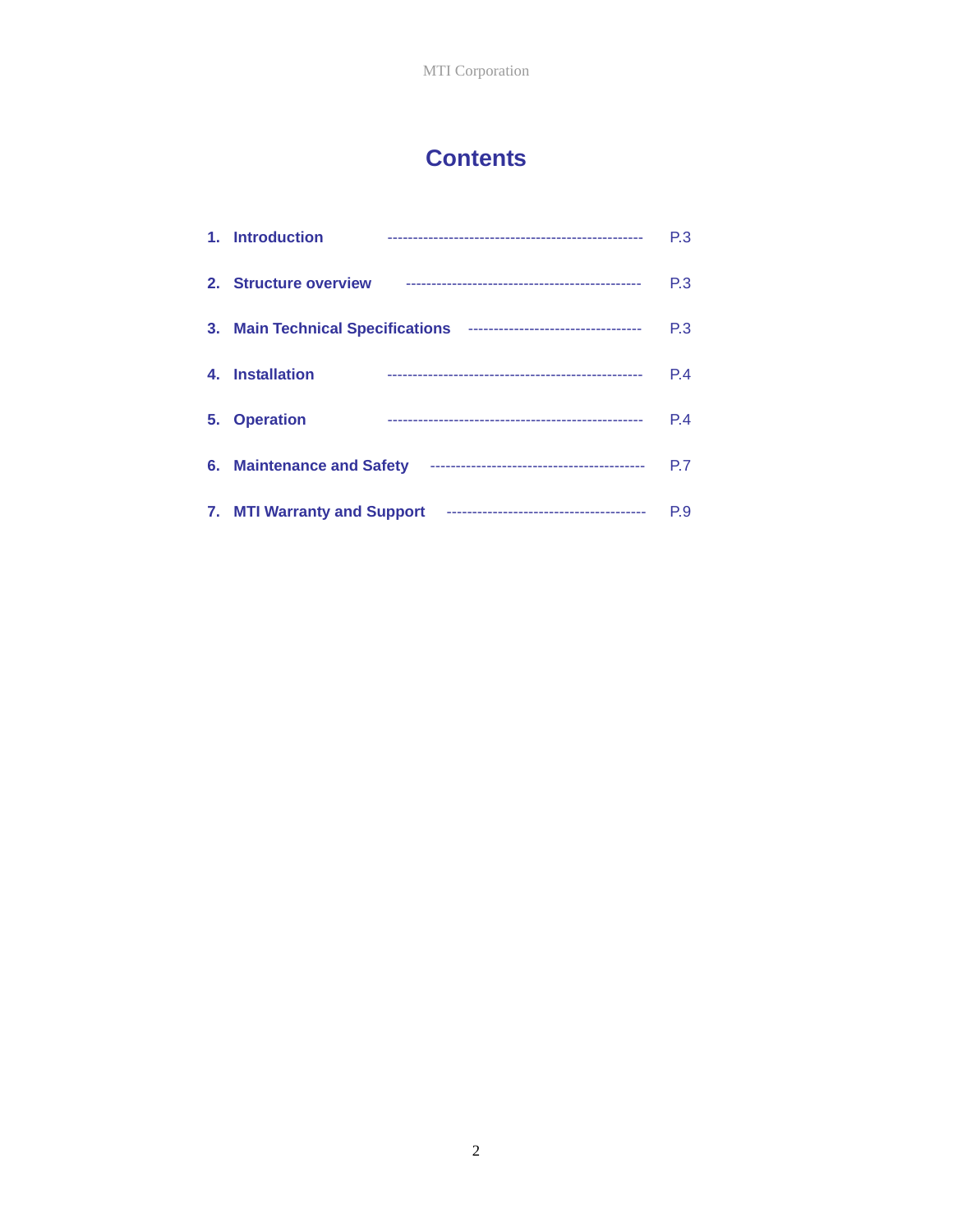#### **1. Introduction**

SYJ-150 low speed diamond saw is a perfect tool for cutting / dicing / slicing all kinds of materials, especially for brittle crystals and TEM samples.

The saw is equipped with a two-dimension clamp that makes the sample to be cut located at the best angle. The automatic shut-off design allows the saw to run unattended. The principal shaft is running with high accuracy. The horizontal position of the sample can be fine adjusted forward.

#### **2. SYJ-150 Saw Structure**



#### **3. Main Technical Specification:**

| <b>Item</b>                   | Unit       | <b>Parameter</b>          |
|-------------------------------|------------|---------------------------|
| Max. travel distance          | mm         | 40                        |
| Fine-adjusted travel distance | mm         | $25$ (precision: 0.01 mm) |
| Clamp Width                   | mm         | 25                        |
| <b>Turning Speed</b>          | <b>RPM</b> | $0 - 600$                 |
| OD of the Blade               | mm         | $75 - 100$                |
| Power                         | W          | 50                        |
| Voltage                       | V          | AC 110 - 220              |
| <b>External Dimension</b>     | mm         | 330 x 330 x 230           |
| Weight                        | Kg         | 12                        |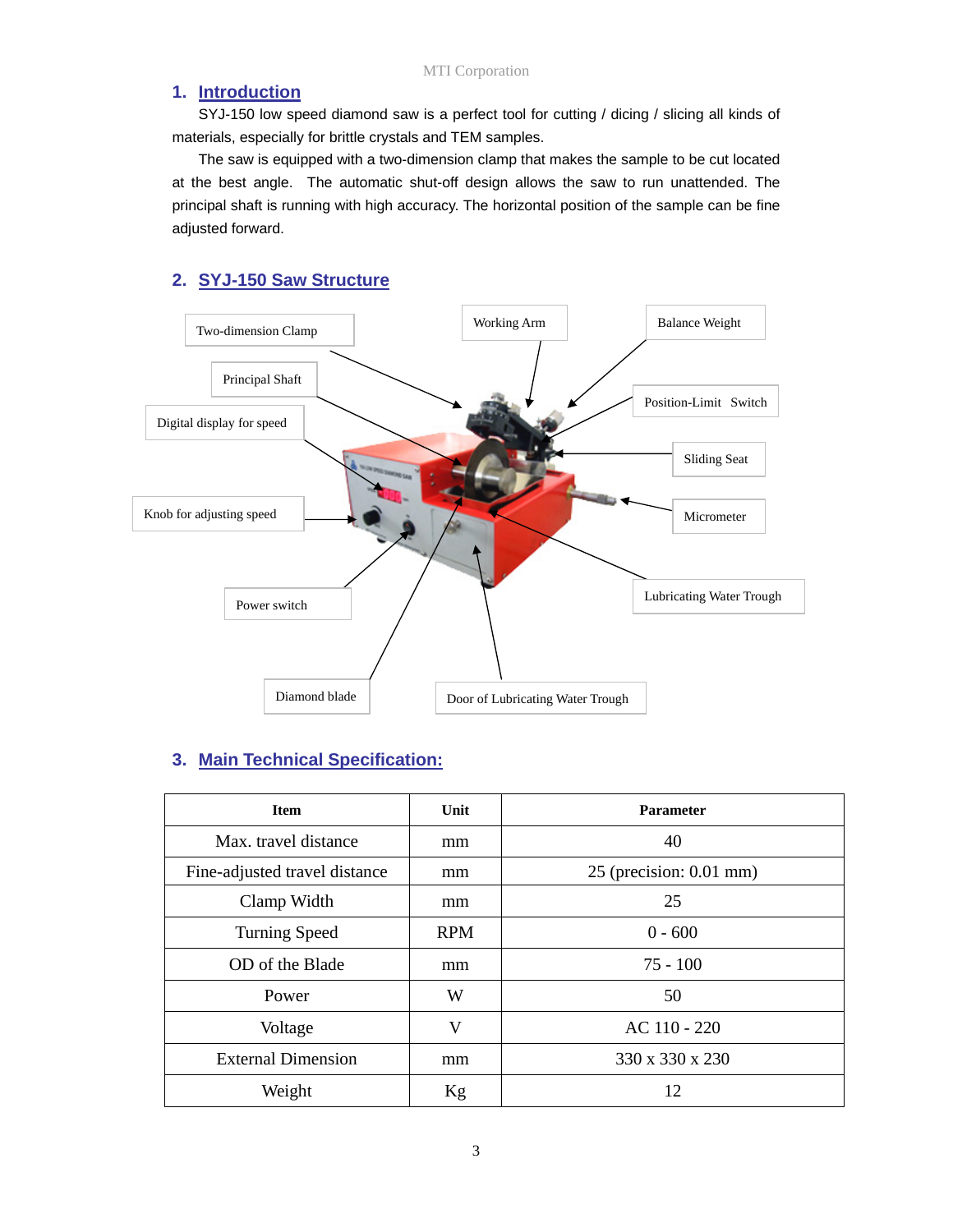#### **4. Installation:**

- 4.1. The machine should be installed on a stable desk without shaking.
- 4.2. Please confirm the power source is 110 220 V before connecting.
- 4.3. Please clean all parts before putting the blade into the shaft.

#### **5. Operation:**

#### **5.1. Preparation before operation:**

- 5.1.1. Check the stability of the working station that no shaking will be produced in operation.
- 5.1.2 Check power line and make sure the voltage switch is turned on the right voltage position.
- 5.1.3 Check all parts and make sure they are clean enough or it will seriously affect the operation precision.
- 5.1.4 Check the coolant. Add if it is less than 80% full of the tank.
- 5.1.5 Check the position-limit switch if there is in the range to protect the blade and in the good working condition.
- 5.1.6 Check the sliding seat and micrometer if they are moving freely. Make sure the working arm move smoothly without shaking.
- 5.1.7 Let the machine race half minute and check any abnormity before cutting.

#### **Precautions Before Cutting**

- 5.2.1. Plug power cable into the power inlet at the back of the saw. The voltage ranges from 110V to 230V. Always unplug powder cable before open saw case for any repair.
- 5.2.2 Please choose suitable position for working arm, and tighten the screw before cutting, otherwise micrometer can not work (as Fig. 1)
- 5.2.3 Please check position-limit switch of working arm if it is at suitable position. If position-limit screw is too long it may cause machine to stop running. (as Fig. 2)
- 5.2.4 Please tighten the screws on sample holder for two angle adjustment and sample holding plate (as Fig. 3), otherwise sample may drop down during cutting
- 5.1.5 Before cutting, please choose a comfortable speed. Always adjust speed from lower to higher.



Fig. 1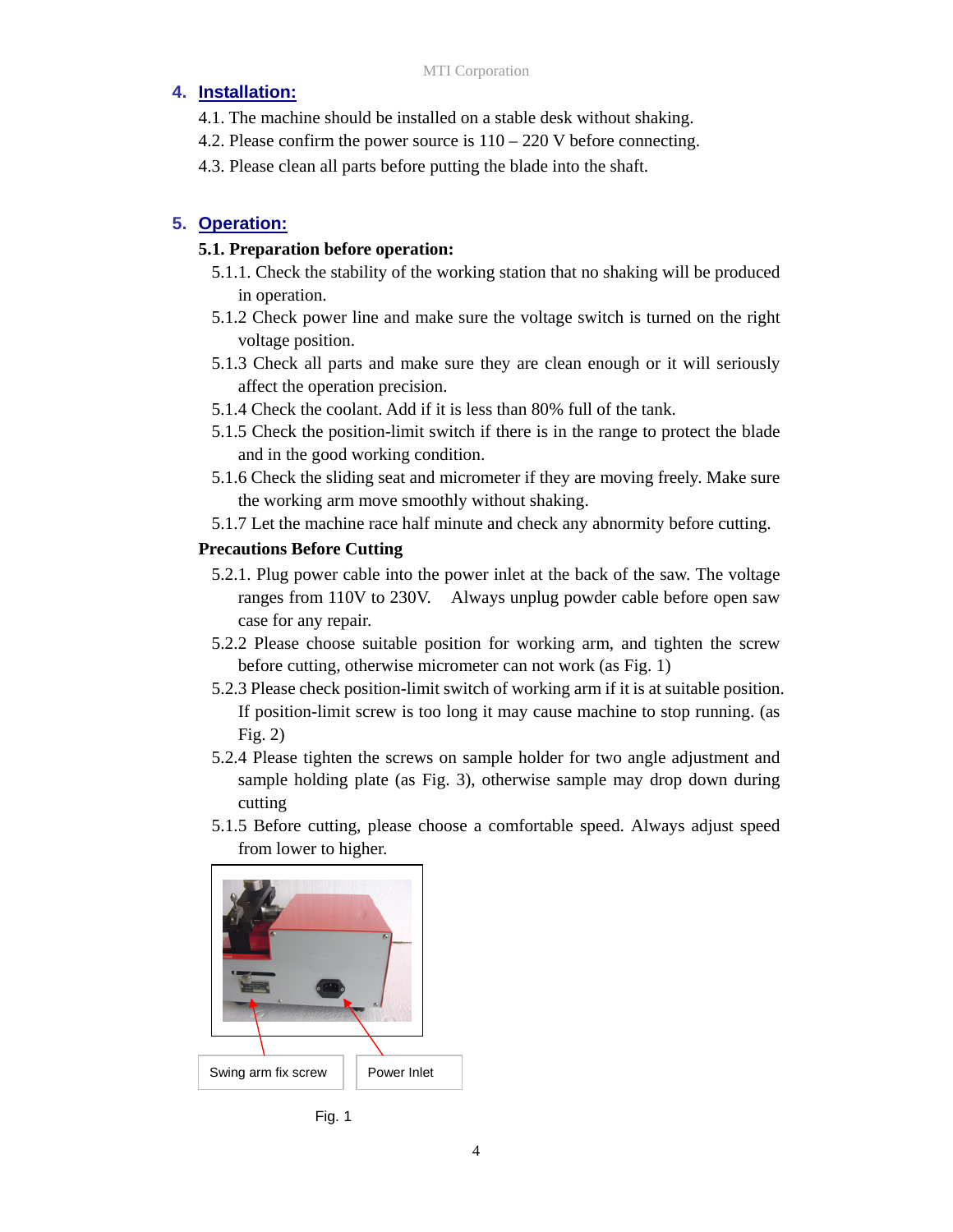

#### **5.3. Operation Procedure**

- 5.3.1. Place an aluminum mounting block onto a heating plate (available at www.mtixtl.com) and heat it to approximately  $120^{\circ}$ C.
- 5.3.2 Mount the graphite plate onto the aluminum mounting block using low melting point wax provided.
- 5.3.3 Melt another piece of wax on top of the graphite plate where the specimen is to be mounted.
- 5.3.4 Place the specimen onto the wax and graphite plate and remove the entire assembly from the hot plate. Let it cool down for about 2~3 minutes.
- 5.3.5 Place the aluminum block with the mounted specimen into the goniometer specimen holder by loosening the thumbscrew on the side of the goniometer. (Fig.4)







- 5.3.6 Loosen the thumbscrew and finely adjust the specimen position using the micrometer.
- 5.3.7 Tighten the thumbscrew to secure the mounted specimen into the place.
- 5.3.8 Place lubricant (diluted to 30 part water with 1 part lubricant by volume) into coolant tank (Fig.5) until the lubricant covers approximately 10~15 mm  $(1/2)$  of the diamond wheel
- 5.3.9 Adjust the automatic shutoff control by adjusting the height of the screw at the rear of the arm assembly. When the screw comes into contact with the metal pads at the base of the arm, an electrical switch shuts off the cutting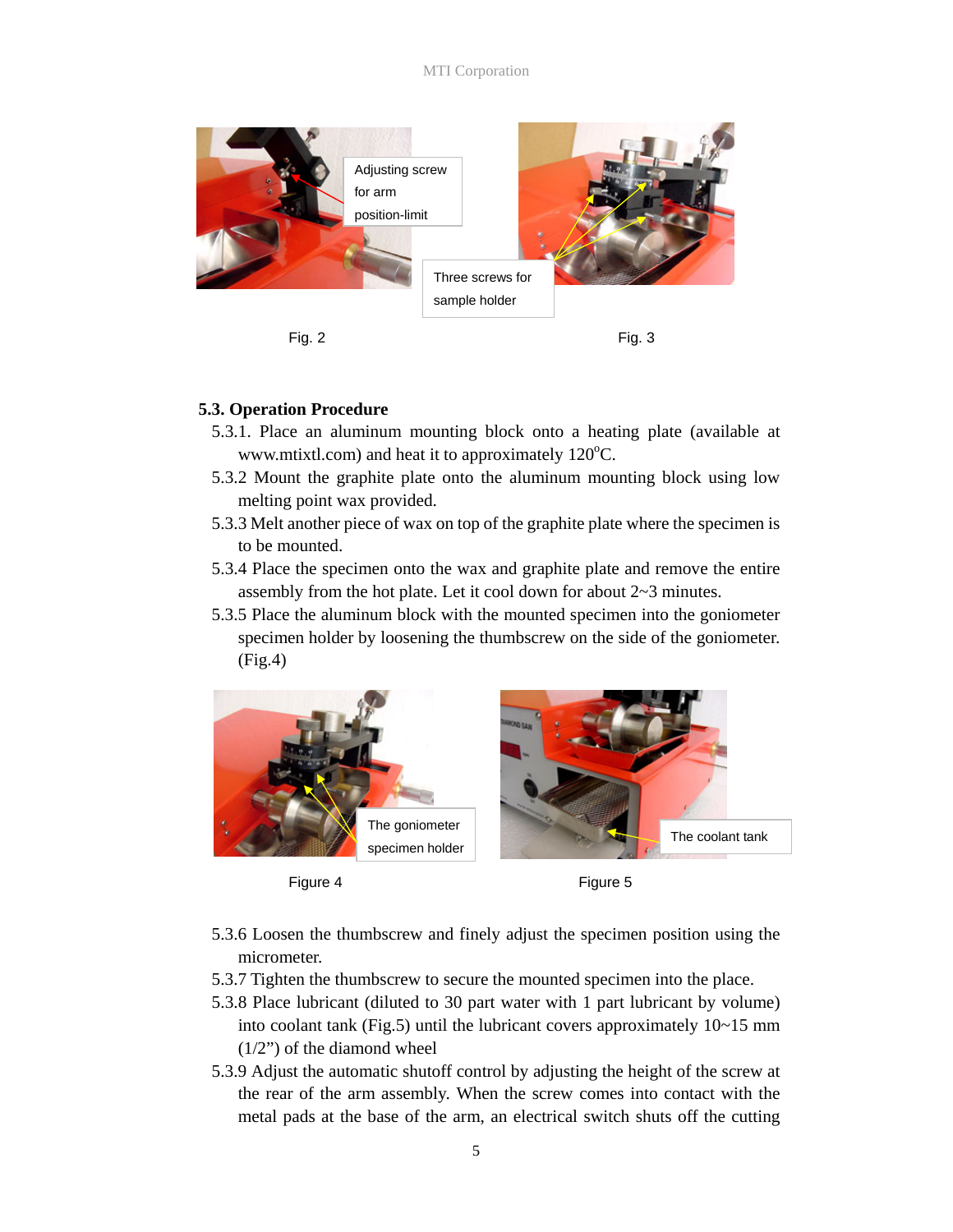#### MTI Corporation

wheel. After properly adjusting the screw, tighten the bolt on the shutoff screw to ensure the position of the screw. This will ensure that cutting will stop when the endpoint is reached (Fig 6).



- 5.3.10 Turn the main power switch ON by depressing the switch (Fig. 7).
- 5.3.11 Make sure that the crystal is away from the cutting blade while following adjustments are being made.
- 5.3.12 Adjust the speed using the speed control knob on the front panel. (Fig. 7, the higher speed is better for low hardness material)
- 5.3.13 Gently lower the arm with the specimen onto the diamond wheel very gently to begin cutting of the specimen (Fig. 8).



Figure 8

- 5.3.14 Caution: DO NOT allow the arm to slam down onto the cutting wheel, otherwise severe damage to the wheel will result in.
- 5.3.15 When cutting is complete, raise the arm into the up position and turn main power switch OFF.
- 5.3.16 When cutting is complete, raise the arm into the up position and turn main power switch OFF.
- 5.3.17 Raise the arm and remove the entire assembly specimen from the saw. Then put it back onto a hot plate to melt the wax, take off the specimen and make it clean.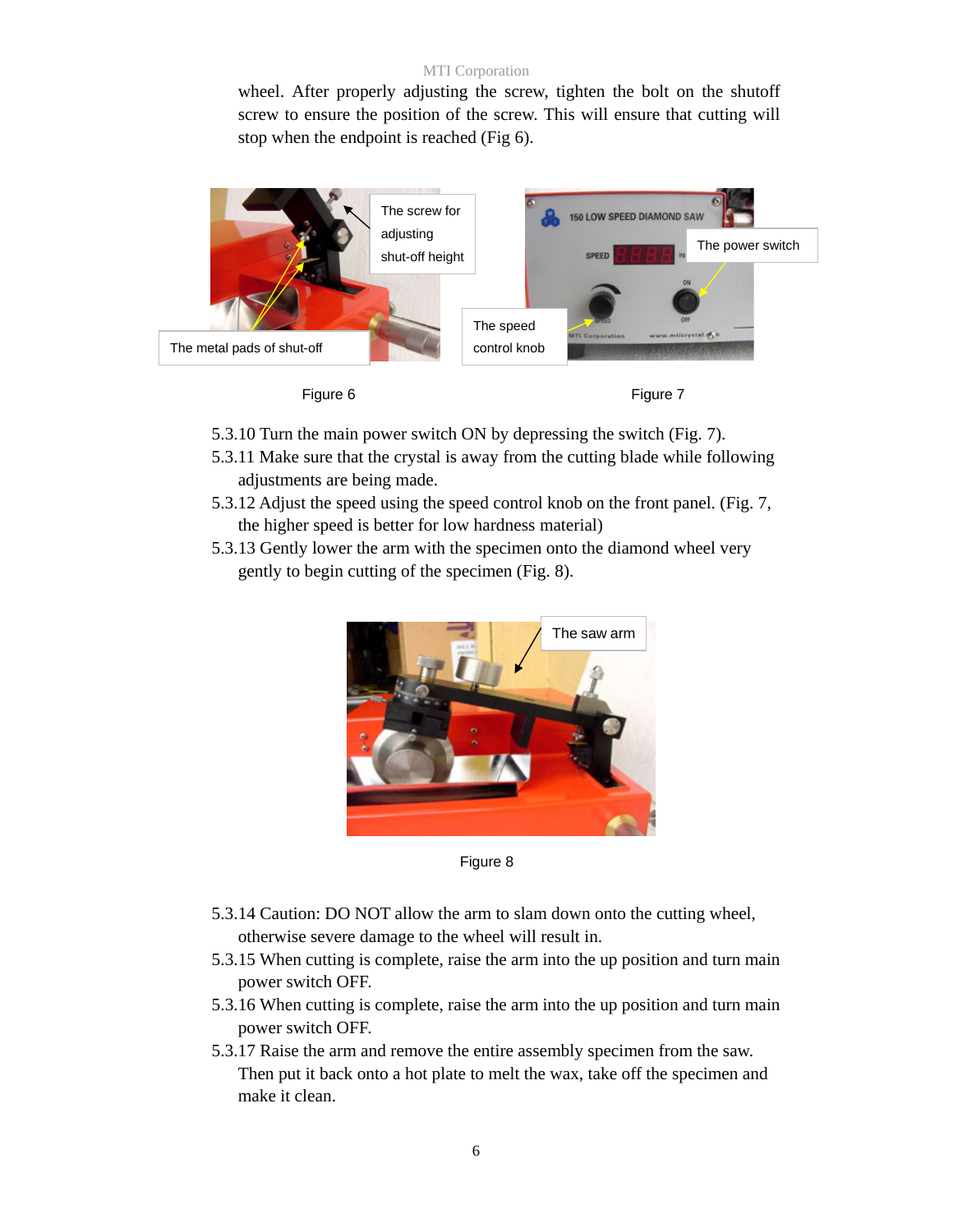#### **5.4. Smart Tips for Using SYJ-150 Saw:**

#### *Cutting multi-sample in one time*:

You can use multi blades to cut more slices in one time, as shown in Fig. 9. The spacers from 2 mm to 20 mm are available from MTI upon request. For 10 mm space, 150 saw can install 4 blades.



Fig.9

#### *Accurate 90 Degree Cutting:*

In order to cut perfect 90° sample, better use our cross sample holder, as shown in Fig 10. Using the crossing holder, you can turn sample 90° angle quickly without mistake after first cutting. This precision Crossing Holder costs you \$120/ea.



Fig.10

#### *Digital Display Micrometer for Easy reading*

Digital display micrometer head can be installed in 150 saw, As shown in Fig.11. This will make reading easy and more accurate. But the digital micrometer cost you \$450 more.



Fig.11

#### **6. Adjustment, Maintenance and Safety:**

#### 6.1. Adjustment:

6.1.1. Clearance adjustment for main bearing: See Fig.12. Loose special nut 2 first and then loose special nut 1 to adjust

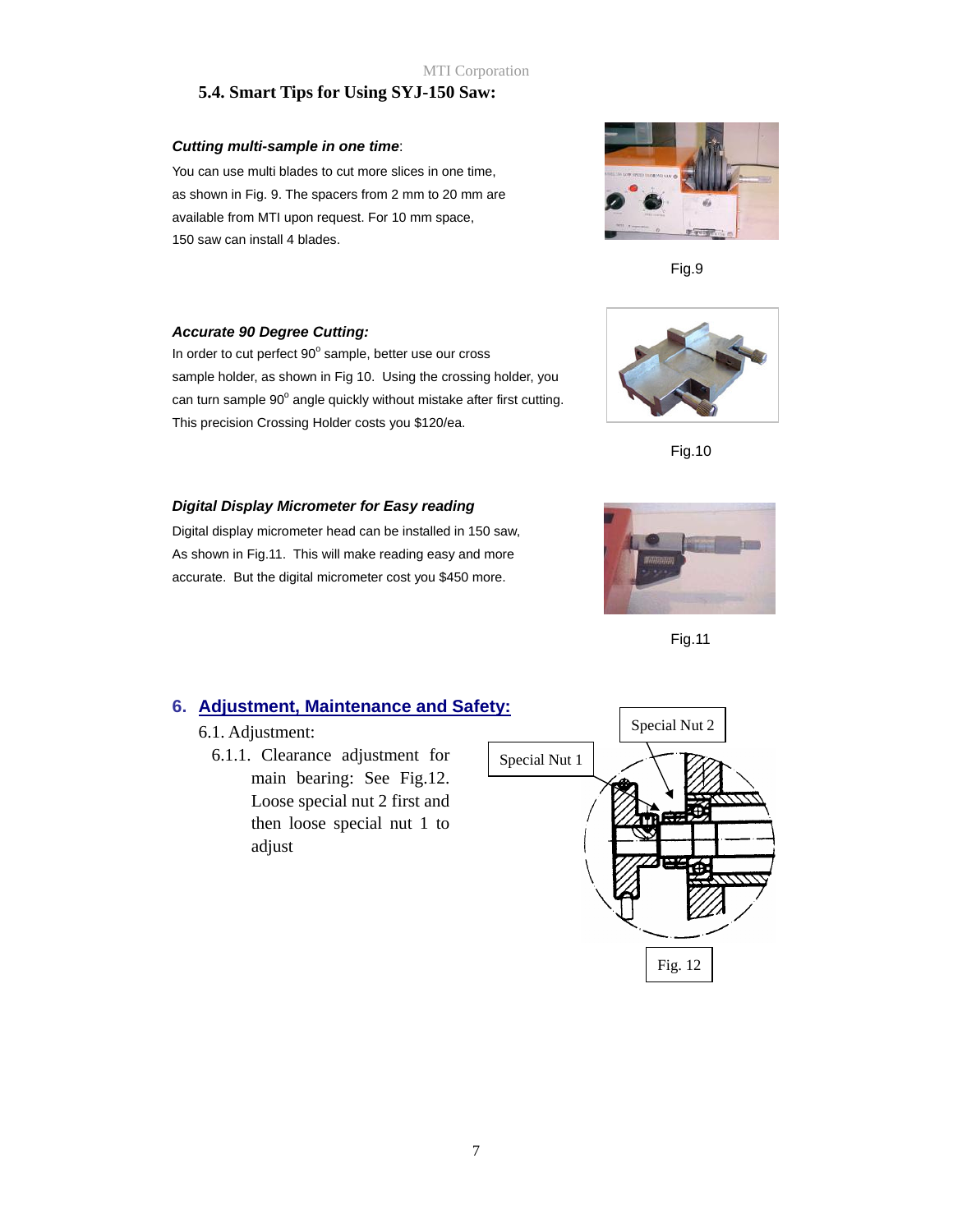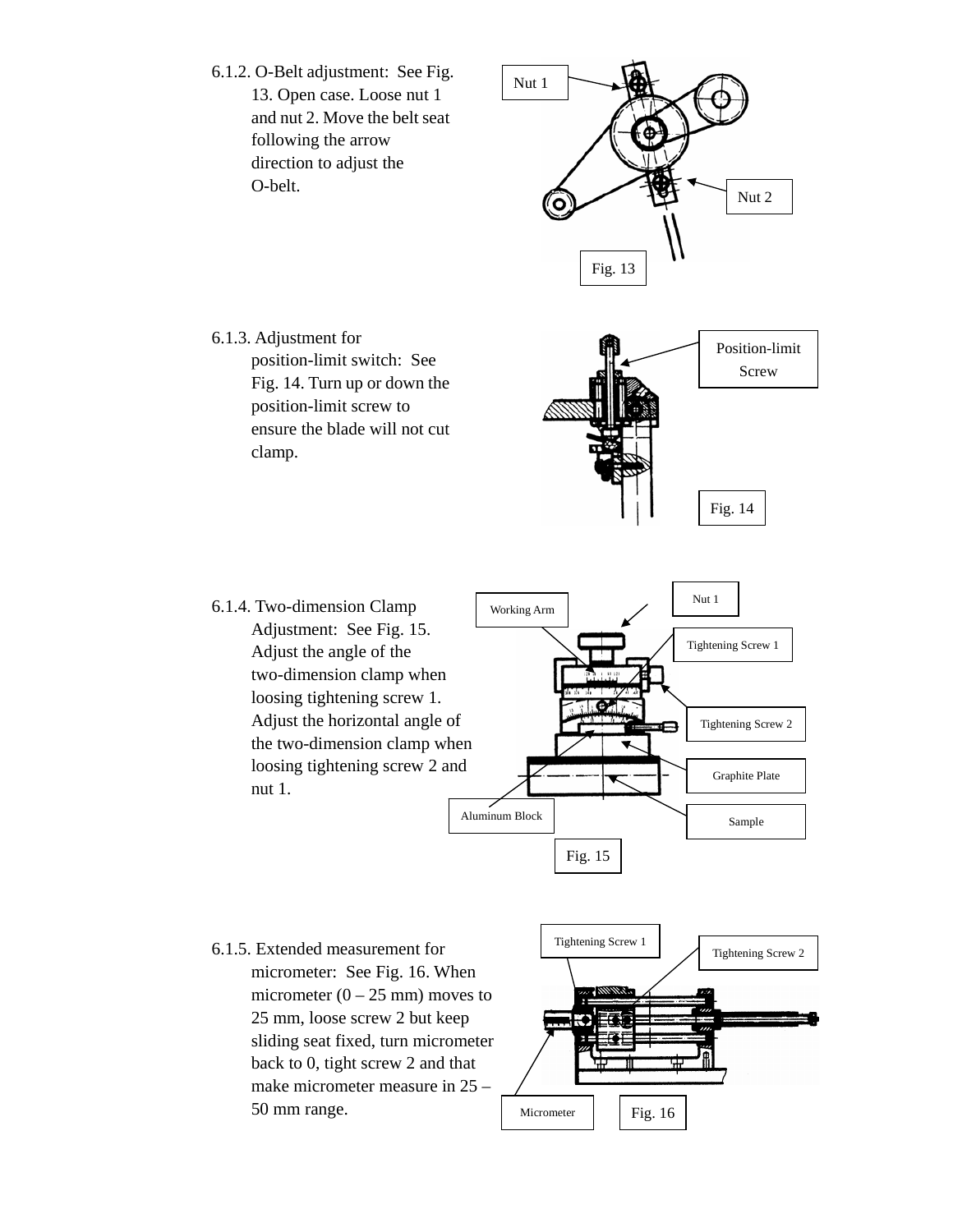#### **6.2. Maintenance:**

- 6.2.1. Keep lubricating oil between sliding rod and seat. Add No. 30 machine oil 8 hrs each.
- 6.2.2 Keep lubricating oil in the contact surface between up and down bodies of the two-dimension clamp. Add No. 30 machine oil 8 hrs each.
- 6.2.3 Add No. 30 machine oil into spring conduit twice a month.
- 6.2.4 Keep all shafts lubricated with No. 30 machine oil.
- 6.2.5 Clean all parts after working.
- 6.2.6 Let working arm away from position-limit switch after working.

#### **6.3. Safety:**

- 6.3.1. Follow the instruction for a safe operation for electrical appliance.
- 6.3.2 Keep your hands away from all turning parts and never touch the blade with your hand when the machine is running.
- 6.3.3 Don't adjust the micrometer and balance weight or remove the water trough when the machine is running.
- 6.3.4 Don't let the cooling water run into the machine inside.
- 6.3.5 After working, lift the working arm, turn the speed setup to "0" and then turn off the machine.

#### **7. MTI Warranty and Support**

MTI Corporation provides one year limited warranty from date that we shipped the goods. If you find any defective part caused by manufacturer please feel free to contact us. We will replace detective part and instruct you how to change the part by yourselves during warranty period. However, MTI Corp is not responsible for any damage or consequence damage caused by misuse. After warranty, MTI will continue to provide technical support and spare parts at a reasonable cost.

If you have any question, please contact us at info@mticrystal.com or call us at 1-888-5253070. MTI Engineers will instruct you how to use and maintain the machine.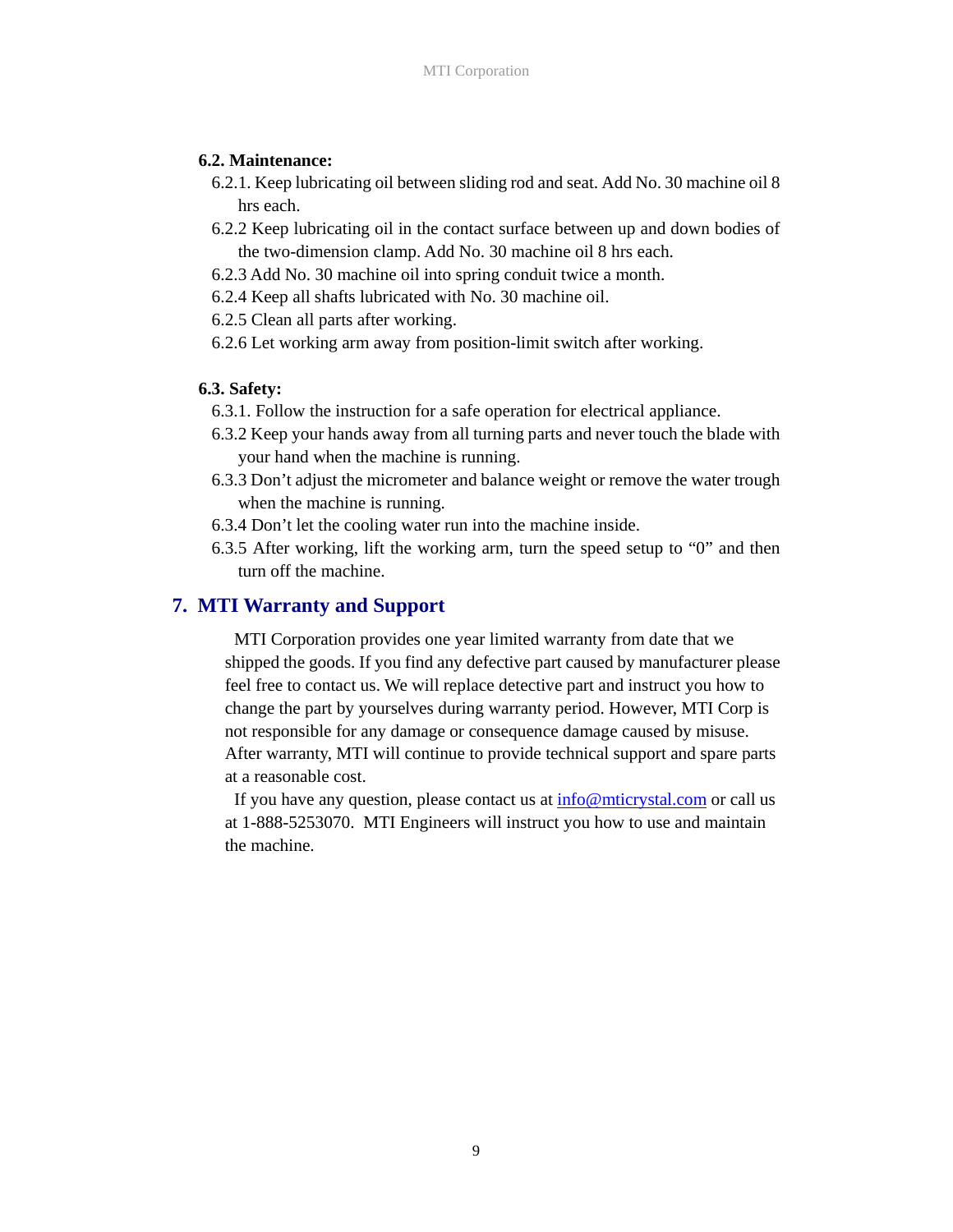## **SYJ-150 Standard Package**

| Part#         | Standard items included on package                                | Qty.           | <b>Thumb Picture</b> |
|---------------|-------------------------------------------------------------------|----------------|----------------------|
| <b>LSS001</b> | SYJ-150 Low Speed Diamond Saw                                     | 1 set          |                      |
| <b>LSS002</b> | Adjustable Balance Weight with Shaft at Back Side<br>(\$60.00/ea) | $\mathbf{1}$   |                      |
| <b>LSS003</b> | Balance Weight at Front Side (\$30.00/ea)                         | $\mathbf{1}$   |                      |
| <b>LSS005</b> | Goniometer Specimen Holder (\$200.00/ea)                          | $\mathbf{1}$   |                      |
| LSS021        | One Pair of Blade Clams, 35 mm dia. (1.4")<br>(\$30.00/pair)      | $\mathbf{1}$   |                      |
| LSS006        | One Pair of Blade Clams, 46 mm dia. (1.8")<br>(\$40.00/pair)      | $\mathbf{1}$   |                      |
| <b>LSS007</b> | One Pair of Blade Clams, 62 mm dia. (2.45")<br>(\$60.00/pair)     | $\mathbf{1}$   |                      |
| <b>LSS008</b> | Graphite Plate (\$15.00/set)                                      | $\overline{2}$ |                      |
| <b>LSS009</b> | Aluminum Plate (\$10.00/set)                                      | $\mathbf{2}$   |                      |
| <b>LSS010</b> | Wax Rod for Mounting Sample (\$10.00/ set)                        | 10             |                      |
| <b>LSS012</b> | One Fuse, Two M4 Screws                                           | 1 set          |                      |